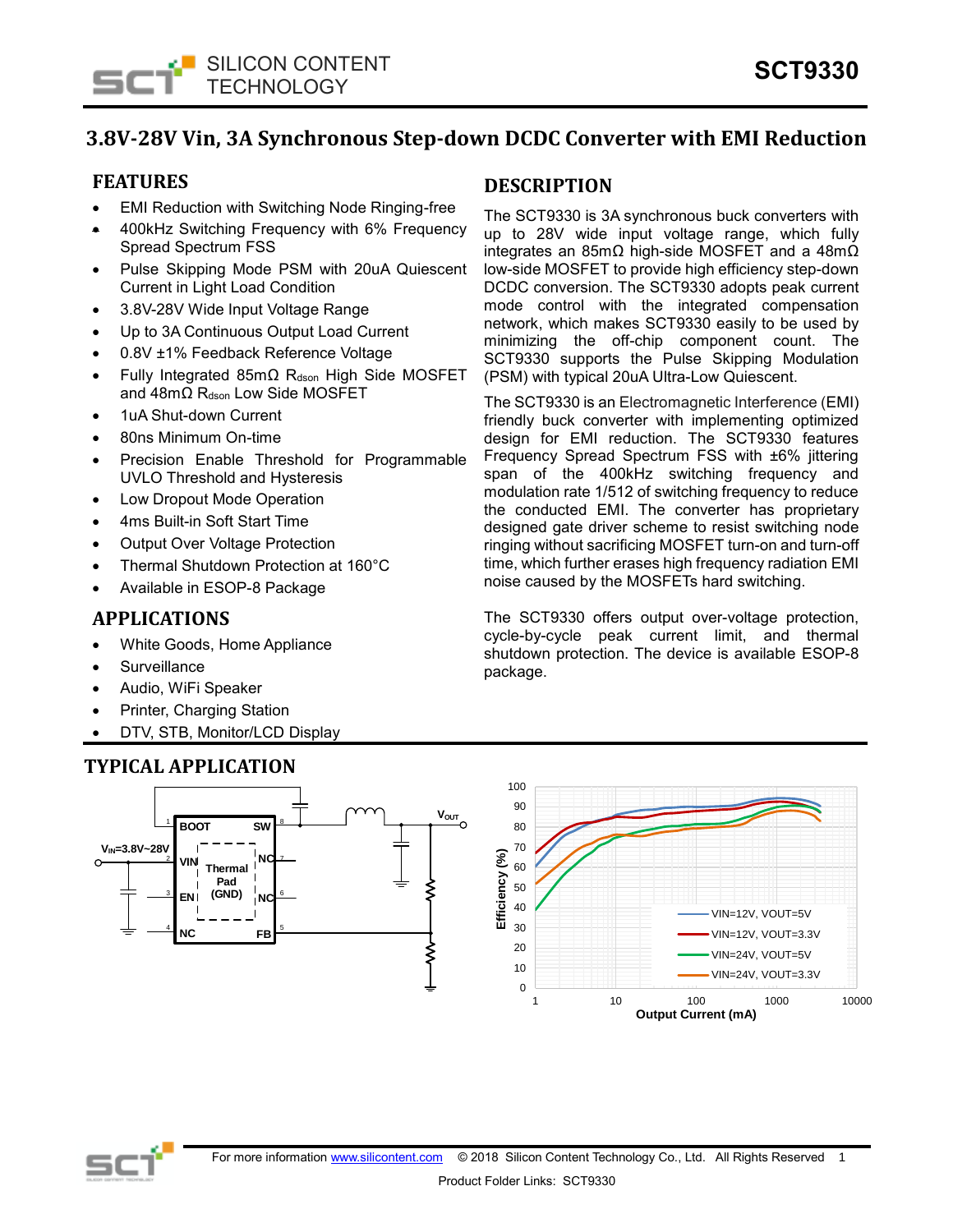

# **REVISION HISTORY**

NOTE: Page numbers for previous revisions may differ from page numbers in the current version.

Revision 1.0: Release to market

# **DEVICE ORDER INFORMATION**

| <b>PART NUMBER</b>                                   | <b>PACKAGE MARKING</b> | <b>PACKAGE DISCRIPTION</b> |  |  |
|------------------------------------------------------|------------------------|----------------------------|--|--|
| SCT9330STE                                           | 9330                   | 8-Lead Plastic ESOP        |  |  |
| 1) For Tape & Reel, Add Suffix R (e.g. SCT9330STER). |                        |                            |  |  |

# **ABSOLUTE MAXIMUM RATINGS**

Over operating free-air temperature unless otherwise noted<sup>(1)</sup>

| <b>DESCRIPTION</b>                            | <b>MIN</b> | <b>MAX</b> | <b>UNIT</b> |
|-----------------------------------------------|------------|------------|-------------|
| BST                                           | $-0.3$     | 38         | ٧           |
| VIN, SW, EN                                   | $-0.3$     | 34         | V           |
| FB                                            | $-0.3$     | 5.5        | ٧           |
| Operating junction temperature <sup>(2)</sup> | -40        | 125        | C           |
| Storage temperature T <sub>STG</sub>          | -65        | 150        | С           |

# **PIN CONFIGURATION**



(1) Stresses beyond those listed under Absolute Maximum Rating may cause device permanent damage. The device is not guaranteed to function outside of its Recommended Operation Conditions.

(2) The IC includes over temperature protection to protect the device during overload conditions. Junction temperature will exceed 150°C when over temperature protection is active. Continuous operation above the specified maximum operating junction temperature will reduce lifetime.

# **PIN FUNCTIONS**

| <b>NAME</b> | NO.           | <b>PIN FUNCTION</b>                                                                                                                                                                                                                                                                                             |  |
|-------------|---------------|-----------------------------------------------------------------------------------------------------------------------------------------------------------------------------------------------------------------------------------------------------------------------------------------------------------------|--|
| <b>BOOT</b> |               | Power supply for the high-side power MOSFET gate driver. Must connect a 0.1uF<br>or greater ceramic capacitor between BOOT pin and SW node.                                                                                                                                                                     |  |
| <b>VIN</b>  | $\mathcal{P}$ | Power supply input. Must be locally bypassed.                                                                                                                                                                                                                                                                   |  |
| EN          | 3             | Enable logic input. Floating the pin enables the device. This pin supports high<br>voltage input up to VIN supply to be connected VIN directly to enable the device<br>automatically. The device has precision enable thresholds 1.18V rising / 1.1V<br>falling for programmable UVLO threshold and hysteresis. |  |
| FB.         | 5             | Buck converter output feedback sensing voltage. Connect a resistor divider from<br>VOUT to FB to set up output voltage. The device regulates FB to the internal<br>reference of 0.8V typical.                                                                                                                   |  |
| <b>NC</b>   | 4, 6, 7       | Not connected.                                                                                                                                                                                                                                                                                                  |  |
| <b>SW</b>   | 8             | Switching node of the buck converter.                                                                                                                                                                                                                                                                           |  |

2 For more informatio[n www.silicontent.com](http://www.silicontent.com/) © 2018 Silicon Content Technology Co., Ltd. All Rights Reserved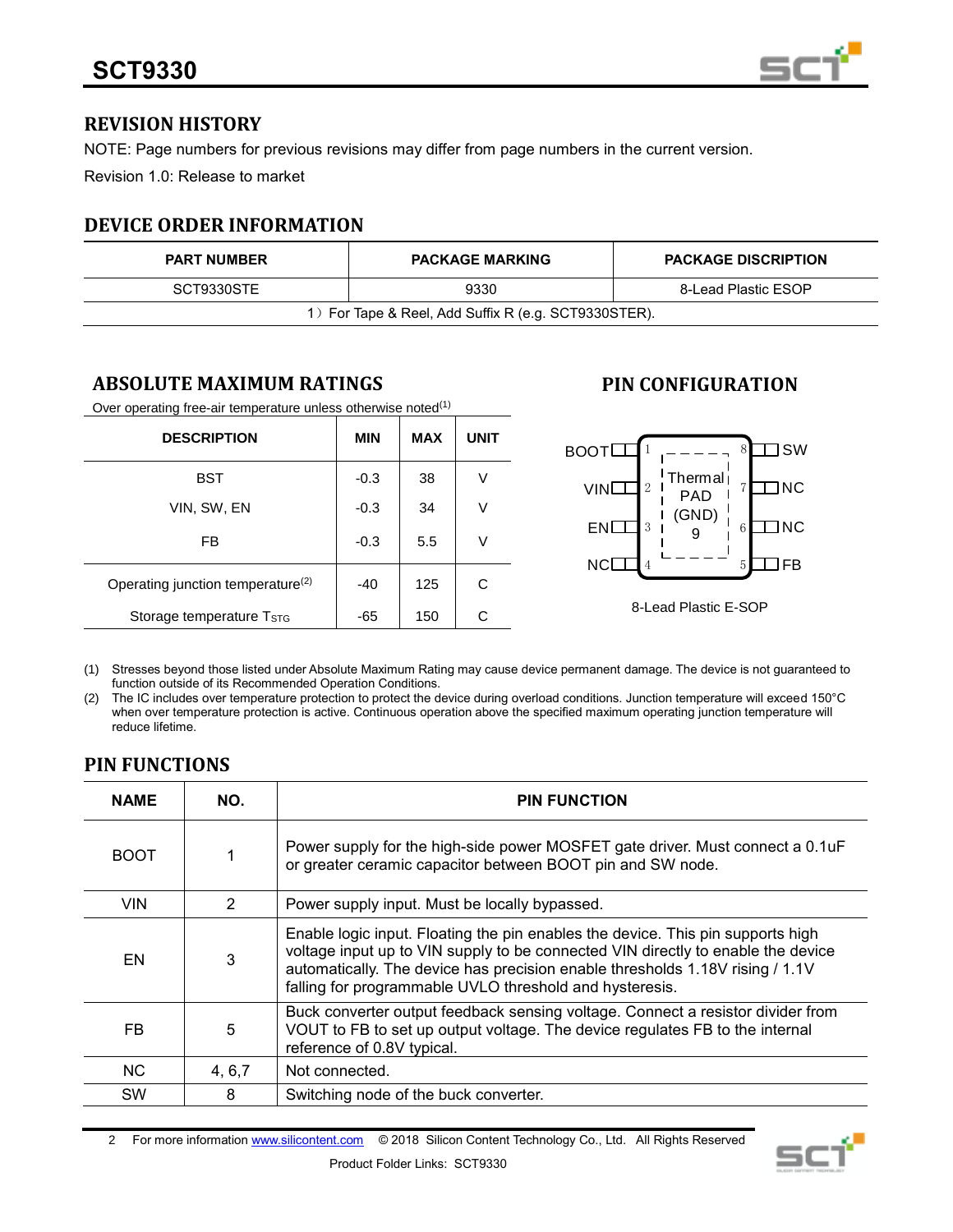

| `hermal |  | (GND and Heat dissipation path of die. Must be connected to ground plane on PCB |
|---------|--|---------------------------------------------------------------------------------|
| Pad     |  | <sup>1</sup> for proper operation and optimized thermal performance.            |

## **RECOMMENDED OPERATING CONDITIONS**

Over operating free-air temperature range unless otherwise noted

| <b>PARAMETER</b> | <b>DEFINITION</b>              | MIN | MAX | UNIT   |
|------------------|--------------------------------|-----|-----|--------|
| V۱۸              | Input voltage range            | 3.8 | 28  |        |
|                  | Operating junction temperature | -40 | 125 | $\sim$ |

## **ESD RATINGS**

| <b>PARAMETER</b> | <b>DEFINITION</b>                                                                       | <b>MIN</b> | <b>MAX</b> | <b>UNIT</b> |
|------------------|-----------------------------------------------------------------------------------------|------------|------------|-------------|
| Vesd             | Human Body Model(HBM), per ANSI-JEDEC-JS-001-<br>2014 specification, all pins $(1)$     | $-2$       | +2         | kV          |
|                  | Charged Device Model(CDM), per ANSI-JEDEC-JS-002-<br>2014 specification, all pins $(1)$ | $-0.5$     | $+0.5$     | kV          |

(1) JEDEC document JEP155 states that 500V HBM allows safe manufacturing with a standard ESD control process.

(2) JEDEC document JEP157 states that 250V CDM allows safe manufacturing with a standard ESD control process.

# **THERMAL INFORMATION**

| <b>PARAMETER</b> | <b>THERMAL METRIC</b>                        | <b>ESOP-8L</b> | <b>UNI1</b>    |
|------------------|----------------------------------------------|----------------|----------------|
| Reja             | Junction to ambient thermal resistance $(1)$ | 42             | $^{\circ}$ C/W |
| Rejc             | Junction to case thermal resistance $(1)$    | 45.8           |                |

(1) SCT provides R<sub>θJA</sub> and R<sub>θJC</sub> numbers only as reference to estimate junction temperatures of the devices. R<sub>θJA</sub> and R<sub>θJC</sub> are not a characteristic of package itself, but of many other system level characteristics such as the design and layout of the printed circuit board (PCB) on which the SCT9330 is mounted, thermal pad size, and external environmental factors. The PCB board is a heat sink that is soldered to the leads and thermal pad of the SCT9330. Changing the design or configuration of the PCB board changes the efficiency of the heat sink and therefore the actual R<sub>θJA</sub> and R<sub>θJC</sub>.

# **ELECTRICAL CHARACTERISTICS**

V<sub>IN</sub>=12V, TJ=-40°C~125°C, typical value is tested under 25°C.

| <b>SYMBOL</b>         | <b>PARAMETER</b>                            | <b>TEST CONDITION</b>                                           | <b>MIN</b> | TYP  | <b>MAX</b> | <b>UNIT</b> |  |
|-----------------------|---------------------------------------------|-----------------------------------------------------------------|------------|------|------------|-------------|--|
|                       | <b>Power Supply and Output</b>              |                                                                 |            |      |            |             |  |
| <b>V<sub>IN</sub></b> | Operating input voltage                     |                                                                 | 3.8        |      | 28         | $\vee$      |  |
| VIN UVLO              | Input UVLO                                  | V <sub>IN</sub> rising                                          |            | 3.5  |            | $\vee$      |  |
|                       | <b>Hysteresis</b>                           |                                                                 |            | 420  |            | mV          |  |
| <b>I</b> sp           | Shutdown current                            | EN=0, No load, VIN=12V                                          |            |      | 3          | uA          |  |
| lo                    | Quiescent current                           | EN=floating, No load, No<br>switching. VIN=12V. BST-<br>$SW=5V$ |            | 20   |            | uA          |  |
|                       | <b>Enable, Soft Start and Working Modes</b> |                                                                 |            |      |            |             |  |
| $V_{EN_H}$            | Enable high threshold                       |                                                                 |            | 1.18 |            | $\vee$      |  |
| $V_{EN_L}$            | Enable low threshold                        |                                                                 |            | 1.1  |            | $\vee$      |  |
| <b>IEN</b>            | Enable pin input current                    | $EN=1V$                                                         |            | 1.5  |            | uA          |  |
| <b>LEN HYS</b>        | Enable pin hysteresis current               | $EN=1.5V$                                                       |            | 4    |            | uA          |  |
|                       | <b>Power MOSFETs</b>                        |                                                                 |            |      |            |             |  |
| R <sub>DSON</sub> H   | High side FET on-resistance                 |                                                                 |            | 85   |            | mΩ          |  |

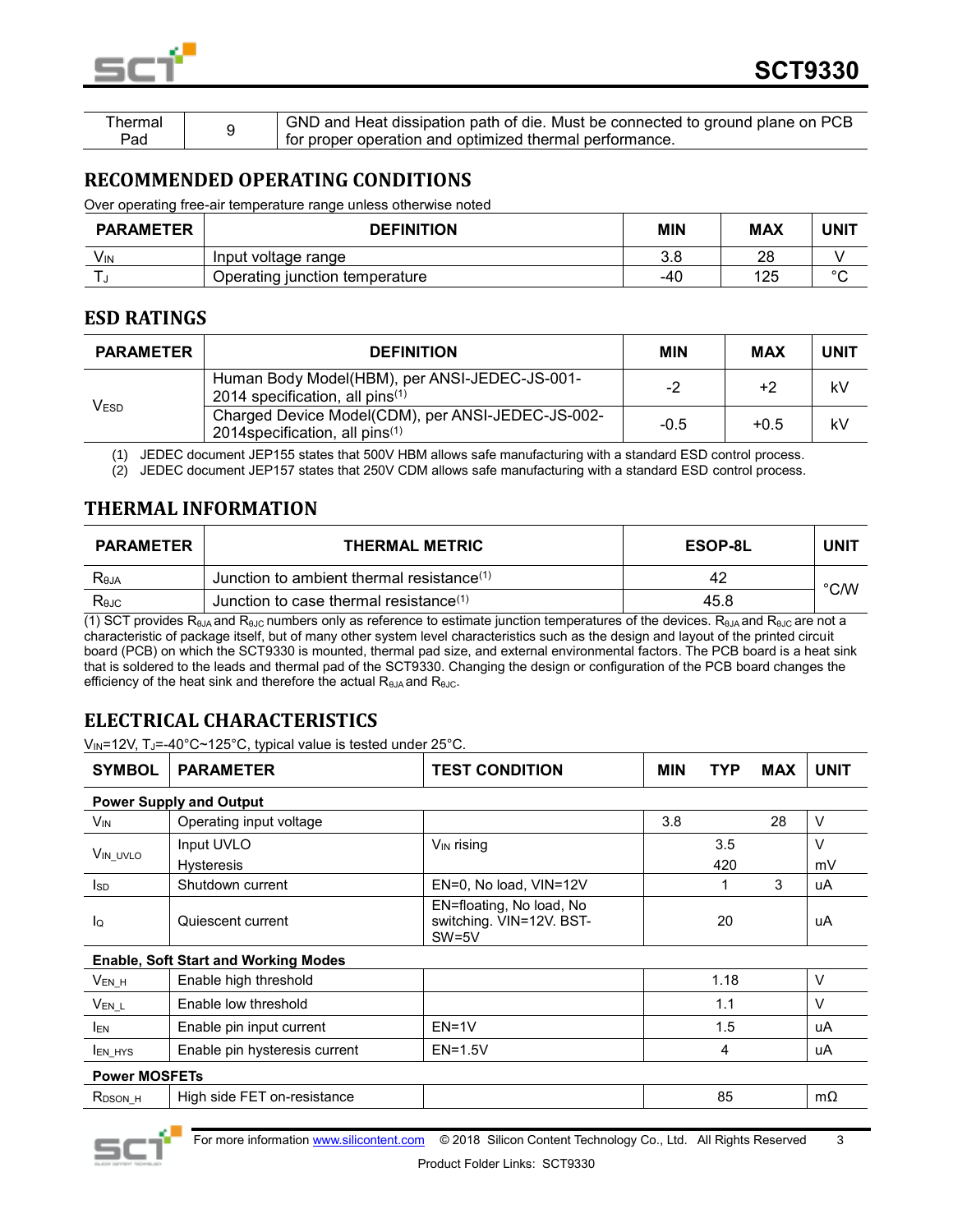**SCT9330**



| <b>SYMBOL</b>              | <b>PARAMETER</b>                    | <b>TEST CONDITION</b>   | <b>MIN</b> | TYP  | <b>MAX</b> | <b>UNIT</b>    |
|----------------------------|-------------------------------------|-------------------------|------------|------|------------|----------------|
| R <sub>DSON_L</sub>        | Low side FET on-resistance          |                         |            | 48   |            | $m\Omega$      |
|                            | <b>Feedback and Error Amplifier</b> |                         |            |      |            |                |
| $V_{FB}$                   | Feedback Voltage                    |                         |            | 0.8  |            | $\vee$         |
| <b>Current Limit</b>       |                                     |                         |            |      |            |                |
| <b>ILIM HSD</b>            | HSD peak current limit              |                         |            | 5.5  |            | $\overline{A}$ |
| LIM LSD                    | LSD valley current limit            |                         |            | 5    |            | A              |
| <b>Switching Frequency</b> |                                     |                         |            |      |            |                |
| Fsw                        | Switching frequency                 | VIN=12V, VOUT=5V        |            | 400  |            | kHz            |
| ton_min                    | Minimum on-time                     |                         |            | 80   |            | ns             |
| <b>F</b> JITTER            | FSS jittering span                  |                         |            | ±6   |            | $\%$           |
| <b>Soft Start Time</b>     |                                     |                         |            |      |            |                |
| tss                        | Internal soft-start time            |                         |            | 4    |            | ms             |
| <b>Protection</b>          |                                     |                         |            |      |            |                |
| <b>Vov<sub>P</sub></b>     | Output OVP threshold                | $V_{\text{OUT}}$ rising |            | 110  |            | $\%$           |
|                            | <b>Hysteresis</b>                   |                         |            | 5    |            | $\%$           |
| $T$ HIC_W                  | OCP hiccup wait time                |                         |            | 512  |            | Cycles         |
| $T$ HIC $_R$               | OCP hiccup restart time             |                         |            | 8192 |            | Cycles         |
| $\mathsf{T}_{\mathsf{SD}}$ | Thermal shutdown threshold          | T <sub>J</sub> rising   |            | 160  |            | °C             |
|                            | <b>Hysteresis</b>                   |                         |            | 25   |            |                |

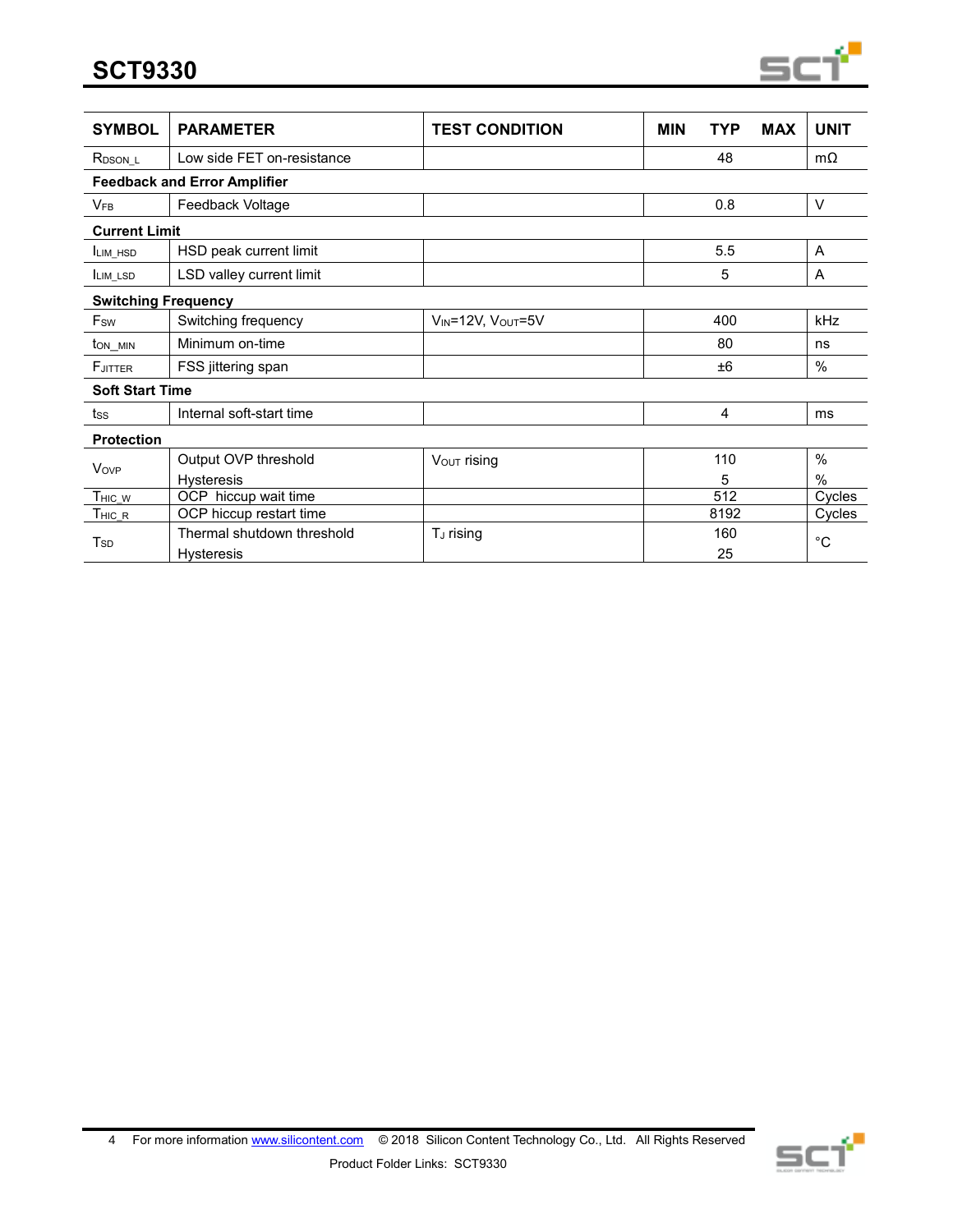

# **TYPICAL CHARACTERISTICS**



Figure 1. Efficiency vs Load Current, Vin=24V Figure 1. Efficiency vs Load Current, Vin=12V



Figure 2. Shut-down Current vs Temperature Figure 3. Quiescent Current vs Temperature













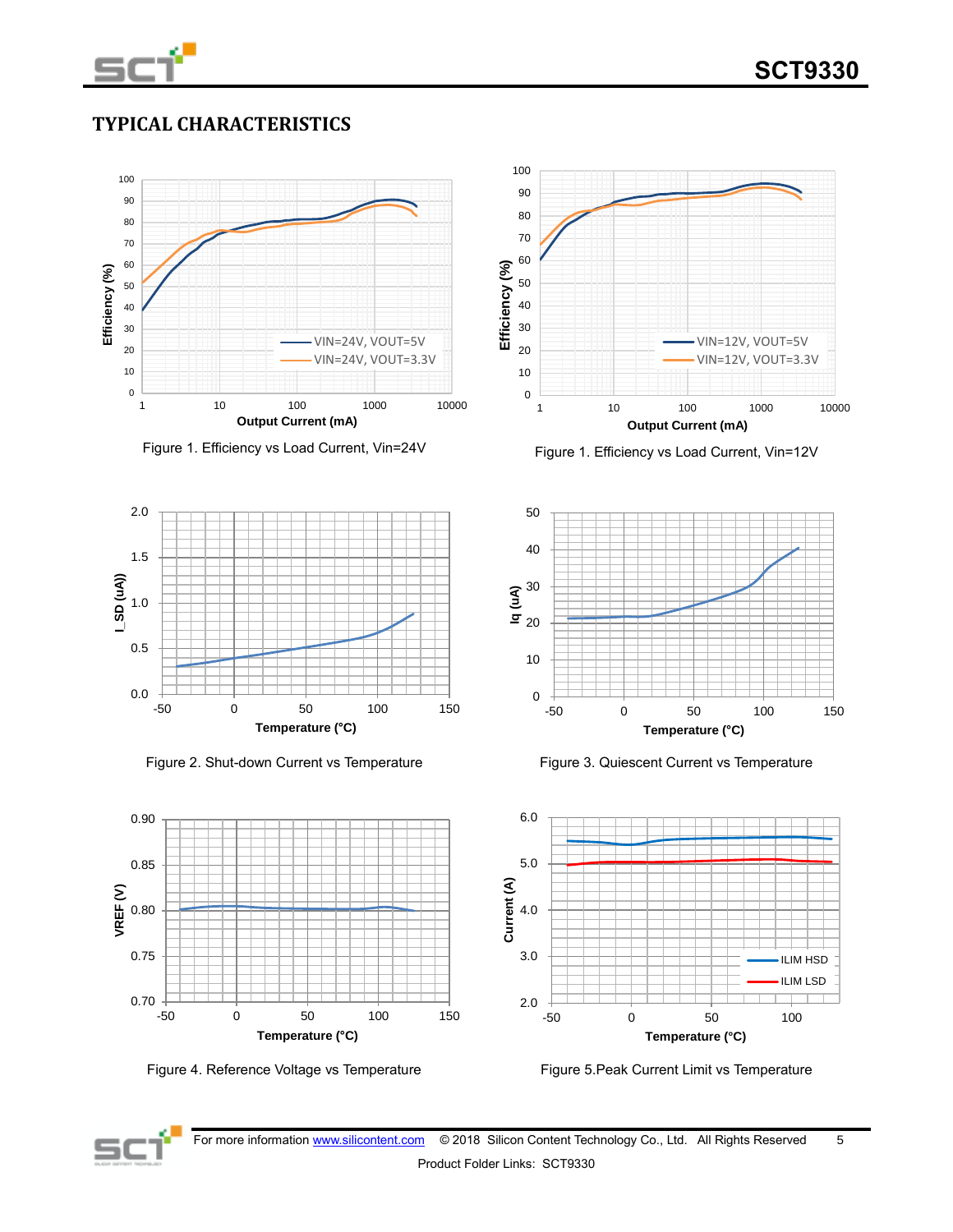







Figure 8. Load Regulation, Vout=3.3V Figure 9. Line Regulation, Iout=3A





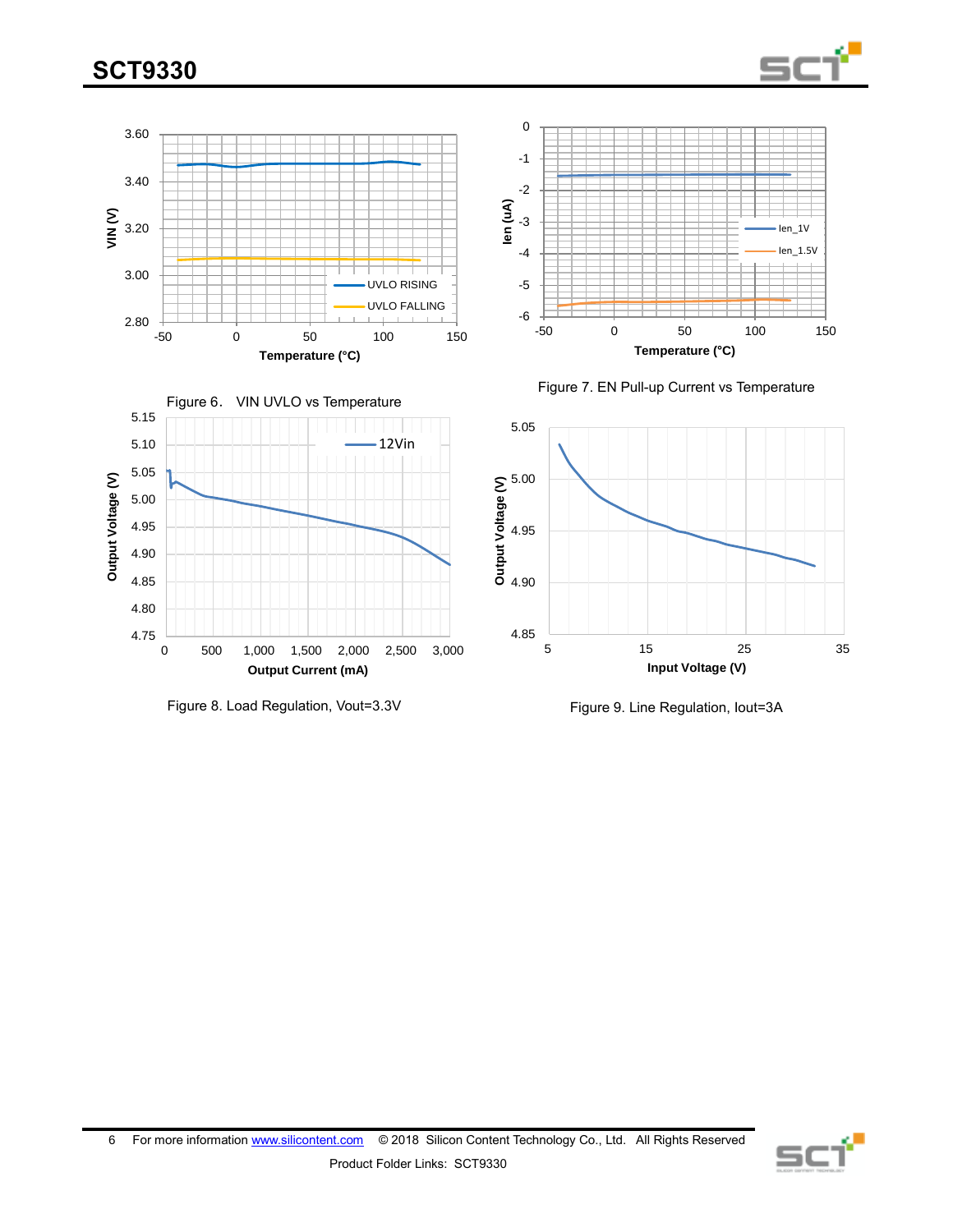

# **FUNCTIONAL BLOCK DIAGRAM**



**Figure 10. Functional Block Diagram**

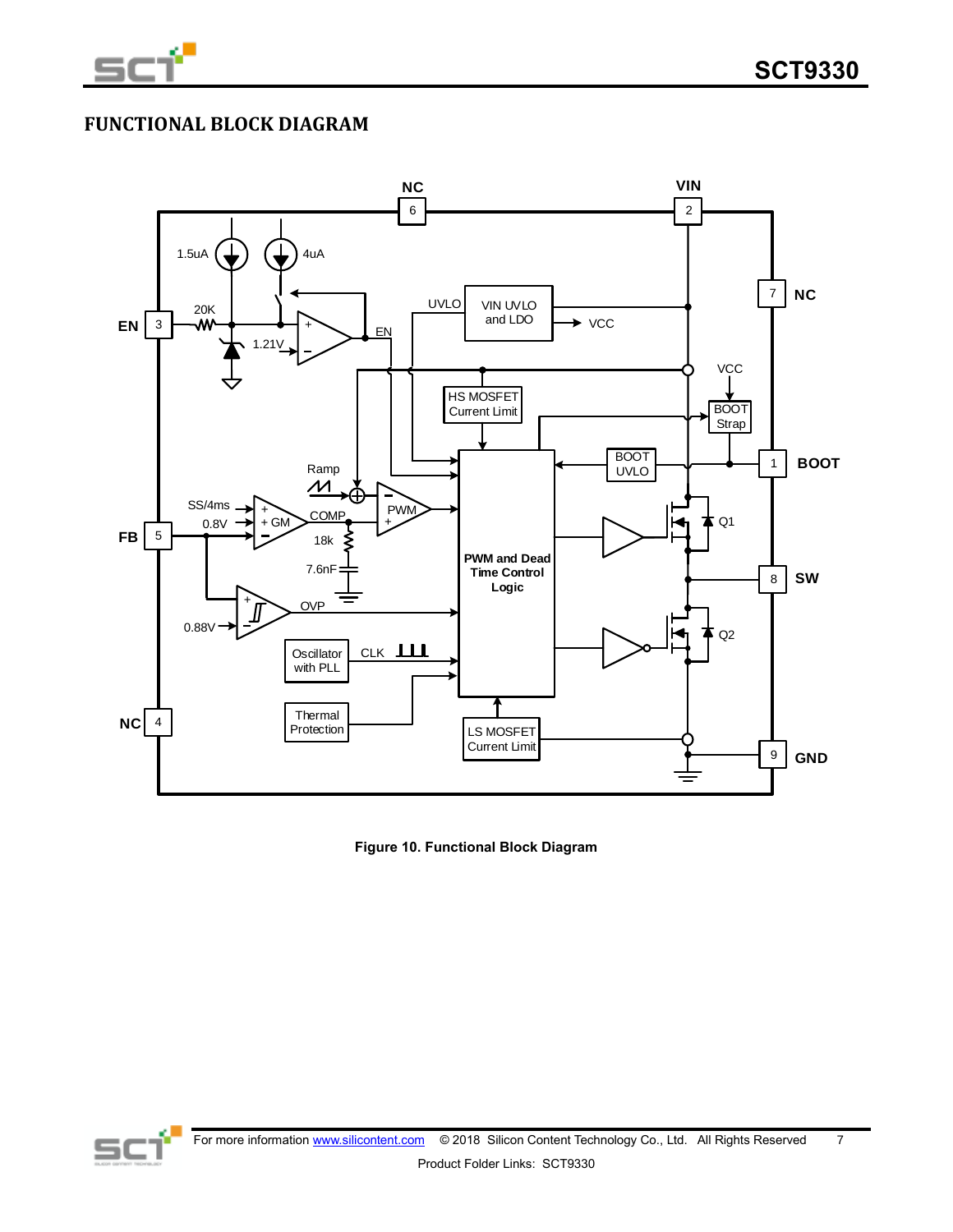

# **OPERATION**

## **Overview**

The SCT9330 device is 3.8V-28V input, 3A output, EMI friendly, fully integrated synchronous buck converters. The device employs fixed frequency peak current mode control. An internal clock with 400kHz frequency initiates turning on the integrated high-side power MOSFET Q1 in each cycle, then inductor current rises linearly and the converter charges output cap. When sensed voltage on high-side MOSFET peak current rising above the voltage of internal COMP (see functional block diagram), the device turns off high-side MOSFET Q1 and turns on low-side MOSFET Q2. The inductor current decreases when MOSFET Q2 is ON. In the next rising edge of clock cycle, the low-side MOSFET Q2 turns off. This repeats on cycle-by-cycle based.

The peak current mode control with the internal loop compensation network and the built-in 4ms soft-start simplify the SCT9330 footprints and minimize the off-chip component counts.

The error amplifier serves the COMP node by comparing the voltage on the FB pin with an internal 0.8V reference voltage. When the load current increases, a reduction in the feedback voltage relative to the reference raises COMP voltage till the average inductor current matches the increased load current. This feedback loop well regulates the output voltage. The device also integrates an internal slope compensation circuitry to prevent sub-harmonic oscillation when duty cycle is greater than 50% for a fixed frequency peak current mode control.

The quiescent current of SCT9330 is 20uA typical under no-load condition and no switching. When disabling the device, the supply shut down current is only 1μA. The SCT9330 works at Pulse Skipping Mode PSM to further increase the power efficiency in light load condition, hence the power efficiency can be achieved up to 88% at 5mA load condition.

The SCT9330 implements the Frequency Spread Spectrum FSS modulation spreading of ±6% centered 400kHz switching frequency. FSS improves EMI performance by not allowing emitted energy to stay in any one receiver band for a significant length of time. The converter has optimized gate driver scheme to achieve switching node voltage ringing-free without sacrificing the MOSFET switching time to further damping high frequency radiation EMI noise.

The hiccup mode minimizes power dissipation during prolonged output overcurrent or short conditions. The hiccup wait time is 512 cycles and the hiccup restart time is 8192 cycles. The SCT9330 device also features full protections including cycle-by-cycle high-side MOSFET peak current limit, over-voltage protection, and over-temperature protection.

## **VIN Power**

The SCT9330 is designed to operate from an input voltage supply range between 3.8V to 28V, at least 0.1uF decoupling ceramic cap is recommended to bypass the supply noise. If the input supply locates more than a few inches from the converter, an additional electrolytic or tantalum bulk capacitor or with recommended 22uF may be required in addition to the local ceramic bypass capacitors.

#### **Under Voltage Lockout UVLO**

The SCT9330 Under Voltage Lock Out (UVLO) default startup threshold is typical 3.5V with VIN rising and shutdown threshold is 3.1V with VIN falling. The more accurate UVLO threshold can be programmed through the precision enable threshold of EN pin.

## **Enable and Start up**

When applying a voltage higher than the EN high threshold (typical 1.18V/rise), the SCT9330 enables all functions and the device starts soft-start phase. The SCT9330 has the built in 4ms soft-start time to prevent the output

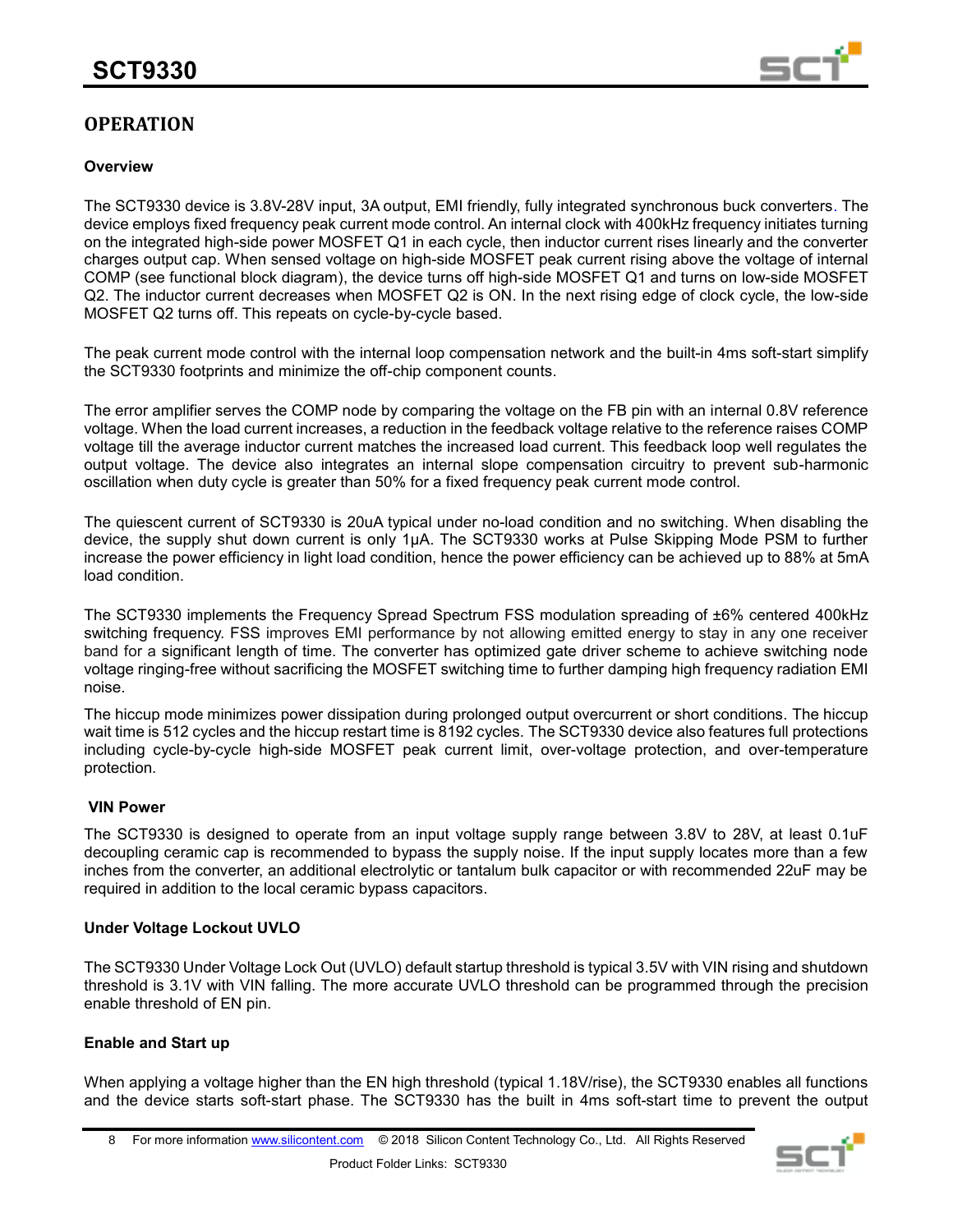

overshoot and inrush current. When EN pin is pulled low, the internal SS net will be discharged to ground. Buck operation is disabled when EN voltage falls below its lower threshold (typically 1.1V/fall).

An internal 1.5uA pull up current source connected from internal LDO power rail to EN pin guarantees that floating EN pin automatically enables the device. For the application requiring higher VIN UVLO voltage than the default setup, there is a 4uA hysteresis pull up current source on EN pin which configures the VIN UVLO voltage with an off-chip resistor divider R3 and R4, shown in Figure 12. The resistor divider R3 and R4 are calculated by equation (1) and (2).

EN pin is a high voltage pin and can be directly connected to VIN to automatically start up the device with VIN rising to its internal UVLO threshold.



Figure 11. Adjustable VIN UVLO

$$
R3 = \frac{V_{start}\left(\frac{V_{ENF}}{V_{ENR}}\right) - V_{Stop}}{I_1 \left(1 - \frac{V_{ENF}}{V_{ENR}}\right) + I_2}
$$
\n
$$
\tag{1}
$$

$$
R4 = \frac{R_3 \times V_{ENF}}{V_{Stop} - V_{ENF} + R_3(I_1 + I_2)}
$$
\n(2)

Where:

 Vstart: Vin rise threshold to enable the device Vstop: Vin fall threshold to disable the device  $I_1=1.5uA$  $I_2=4uA$ VENR=1.18V VEMF=1.1V

## **EMI Reduction with Frequency Spread Spectrum and Switching Node Ringing-free**

In some applications, the system EMI test must meet EMI standards EN55011 and EN55022. To improve EMI performance, SCT9330 adopts Frequency Spread Spectrum (FSS) to spread the switching noise over a wider band and therefore reduces conducted and radiated interference peak amplitude at particular frequency. The SCT9330 features 400kHz switching frequency with spreading frequency of +/-6% and modulation rate 1/512 of switching frequency. The FSS technique effectively decreases the EMI noise by spreading the switching frequency from fixed 400kHz to a range 517kHz ~ 583kHz. As a result, the harmonic wave amplitude is reduced and the harmonic wave band is wider.

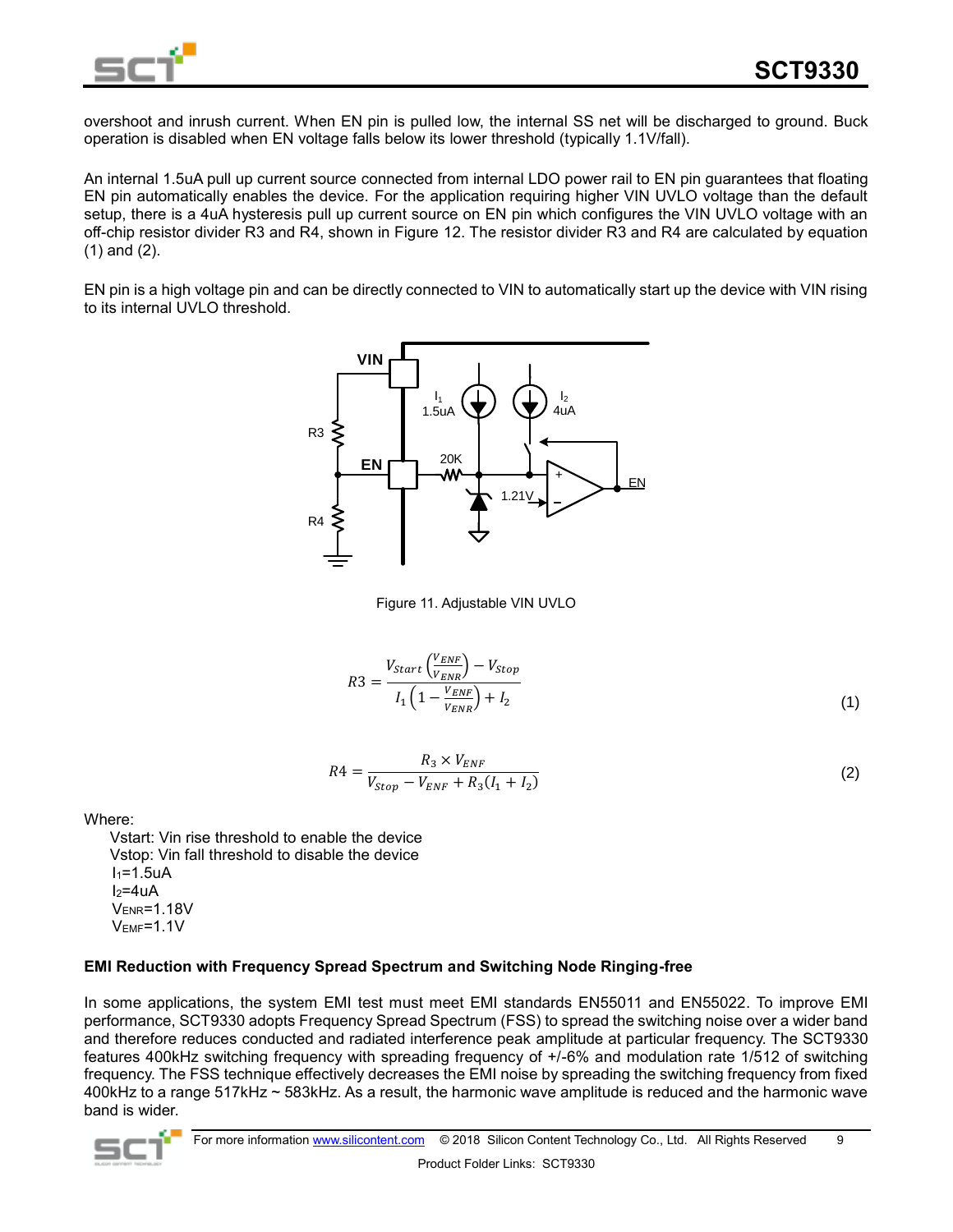

In buck converter, the switching node ringing amplitude and cycles are critical especially related to the high frequency radiation EMI noise. The SCT9330 implements the multi-level gate driver speed technique to achieve the switching node ringing-free without scarifying the switching node rise/fall slew rate and power efficiency of the converter. The switching node ringing amplitude and cycles are damped by the built-in MOSFETs gate driving technique (SCT Patented Proprietary Design).



## **Peak Current Limit and Hiccup Mode**

The SCT9330 has cycle-by-cycle peak current limit with sensing the internal high side MOSFET Q1 current during overcurrent condition. While the Q1 turns on, its conduction current is monitored by the internal sensing circuitry. Once the high-side MOSFET Q1 current exceeds the limit, it turns off immediately. If the Q1 over current time exceeds 512 switching cycles (hiccup waiting time), the buck converter enters hiccup mode and shuts down. After 8192 cycles off, the buck converter restarts to power up. The hiccup modes reduce the power dissipation in over current condition.

## **Over Voltage Protection and Minimum On-time**

Both SCT9330 features buck converter output over voltage protection (OVP). If the output feedback pin voltage exceeds110% of feedback reference voltage (0.8V), the converter stops switching immediately. When the output feedback pin voltage drops below 105% of feedback reference voltage, the converter resumes to switching. The OVP function prevents the connected output circuitry damaged from un-predictive overvoltage. Featured feedback overvoltage protection also prevents dynamic voltage spike to damage the circuitry at load during fast loading transient.

The high-side MOSFET Q1 has minimum on-time 80ns typical limitation. While the device operates at minimum ontime, further increasing VIN results in pushing output voltage beyond regulation point. With output feedback over voltage protection, the converter skips pulse by turning off high-side MOSFET Q1 and prevents output running away higher to damage the load.

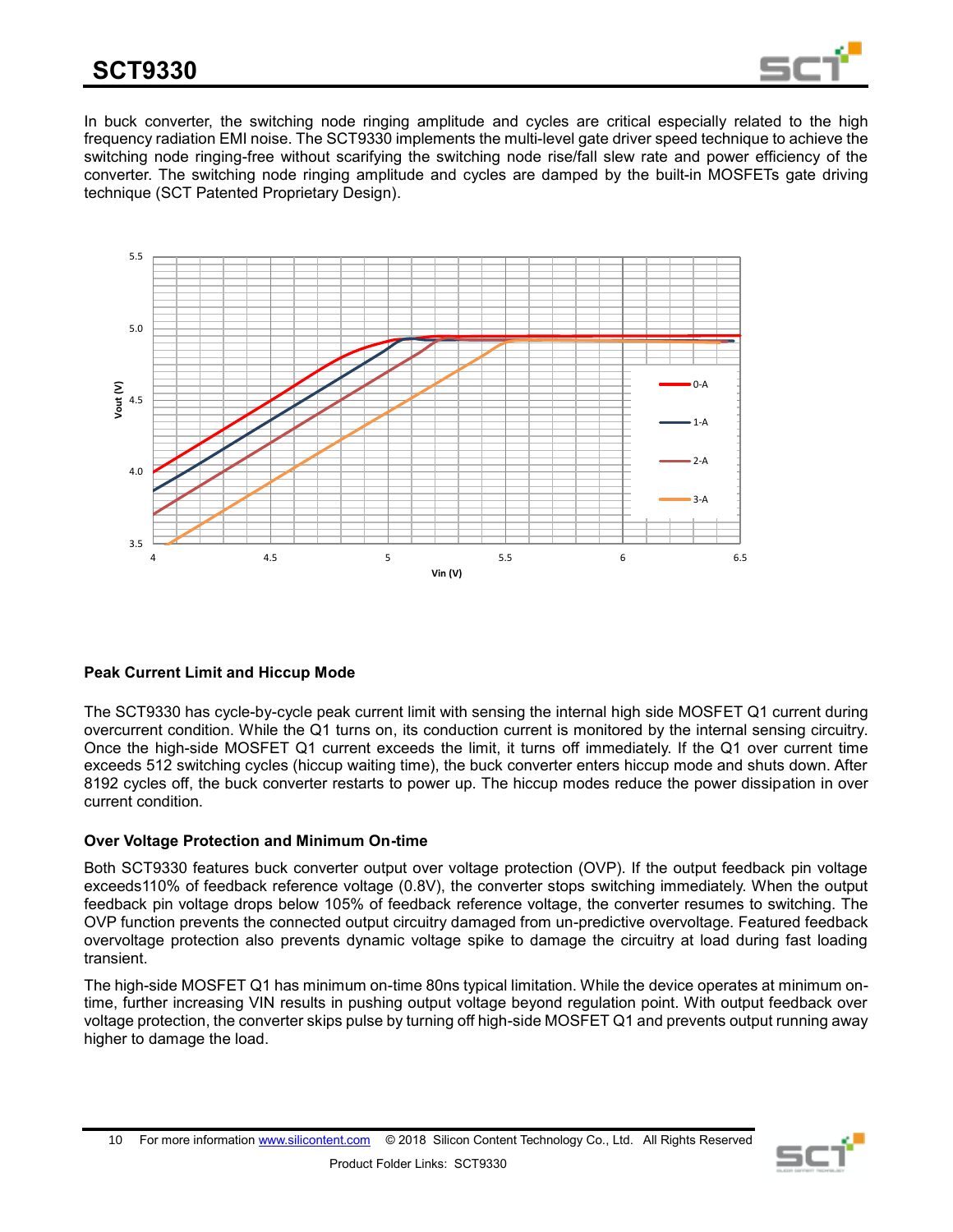

### **PSM Working Modes**

In heavy load condition, the SCT9330 forces the device operating at forced Pulse Width Modulation (PWM) mode. When the load current decreasing, the internal COMP net voltage decreases as the inductor current down. With the load current further decreasing, the COMP net voltage decreases and be clamped at a voltage corresponding to the 600mA peak inductor current. When the load current approaches zero, the SCT9330 enter Pulse Skipping Mode (PSM) mode to increase the converter power efficiency at light load condition. When the inductor current decreases to zero, zero-cross detection circuitry on high-side MOSFET Q1 forces the Q1 off till the beginning of the next switching cycle. The buck converter does not sink current from the load when the output load is light and converter works in PSM mode.

#### **Bootstrap Voltage Regulator**

An external bootstrap capacitor between BST and SW pin powers floating high-side power MOSFET gate driver. The bootstrap capacitor voltage is charged from an integrated voltage regulator when high-side power MOSFET is off and low-side power MOSFET is on.

The floating supply (BST to SW) UVLO threshold is 2.7V rising and hysteresis of 350mV. When the converter operates with high duty cycle or prolongs in sleep mode for certain long time, the required time interval to recharging bootstrap capacitor is too long to keep the voltage at bootstrap capacitor sufficient. When the voltage across bootstrap capacitor drops below 2.35V, BST UVLO occurs. The SCT9330 intervenes to turn on low side MOSFET periodically to refresh the voltage of bootstrap capacitor to guarantee operation over a wide duty range.

#### **Low Drop-out Regulation**

To support the application of small voltage-difference between Vout and Vin, the Low Drop Out (LDO) Operation is implemented by the SCT9330. The Low Drop Out Operation is triggered automatic when the off time of the highside power MOSFET exceeds the minimum off time limitation.

In low drop out operation, high-side MOSFET remains ON as long as the BST pin to SW pin voltage is higher than BST UVLO threshold. When the voltage from BST to SW drops below 2.35V, the high-side MOSFET turns off and low-side MOSFET turns on to recharge bootstrap capacitor periodically in the following several switching cycles. Only 100ns of low side MOSFET turning on in each refresh cycle minimizes the output voltage ripple. Low-side MOSFET may turn on for several times till bootstrap voltage is charged to higher than 2.7V for high-side

MOSFET working normally. Then high-side MOSFET turns on and remains on until bootstrap voltage drops to trigger bootstrap UVLO again. Thus, the effective duty cycle of the switching regulator during Low Drop-out LDO operation can be very high even approaching 100% as shown in Figure 13.

During ultra-low voltage difference of input and output voltages, i.e. the input voltage ramping down to power down, the output can track input closely thanks to LDO operation mode.

#### **Thermal Shutdown**

Once the junction temperature in the SCT9330 exceeds 160°C, the thermal sensing circuit stops converter switching and restarts with the junction temperature falling below 125°C. Thermal shutdown prevents the damage on device during excessive heat and power dissipation condition.



.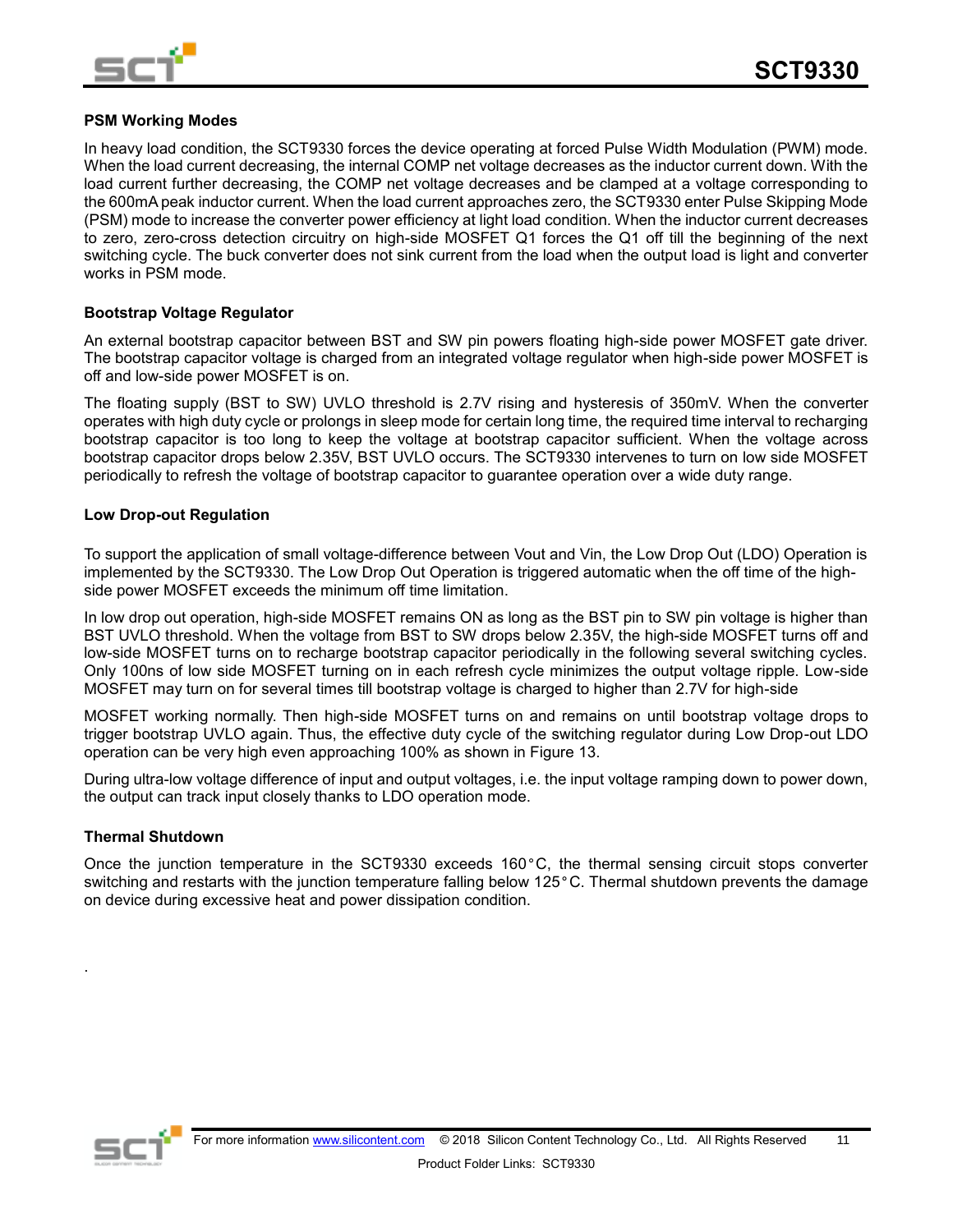

# **APPLICATION INFORMATION**

## **Typical Application**



**Figure 13. 24V Input, 5V/3A Output**

#### **Design Parameters**

| <b>Design Parameters</b>             | <b>Example Value</b> |
|--------------------------------------|----------------------|
| Input Voltage                        | 24V                  |
| Output Voltage                       | 5V                   |
| <b>Output Current</b>                | ЗΑ                   |
| Output voltage ripple (peak to peak) | ±0.3V                |
| <b>Switching Frequency</b>           | 400kHz               |

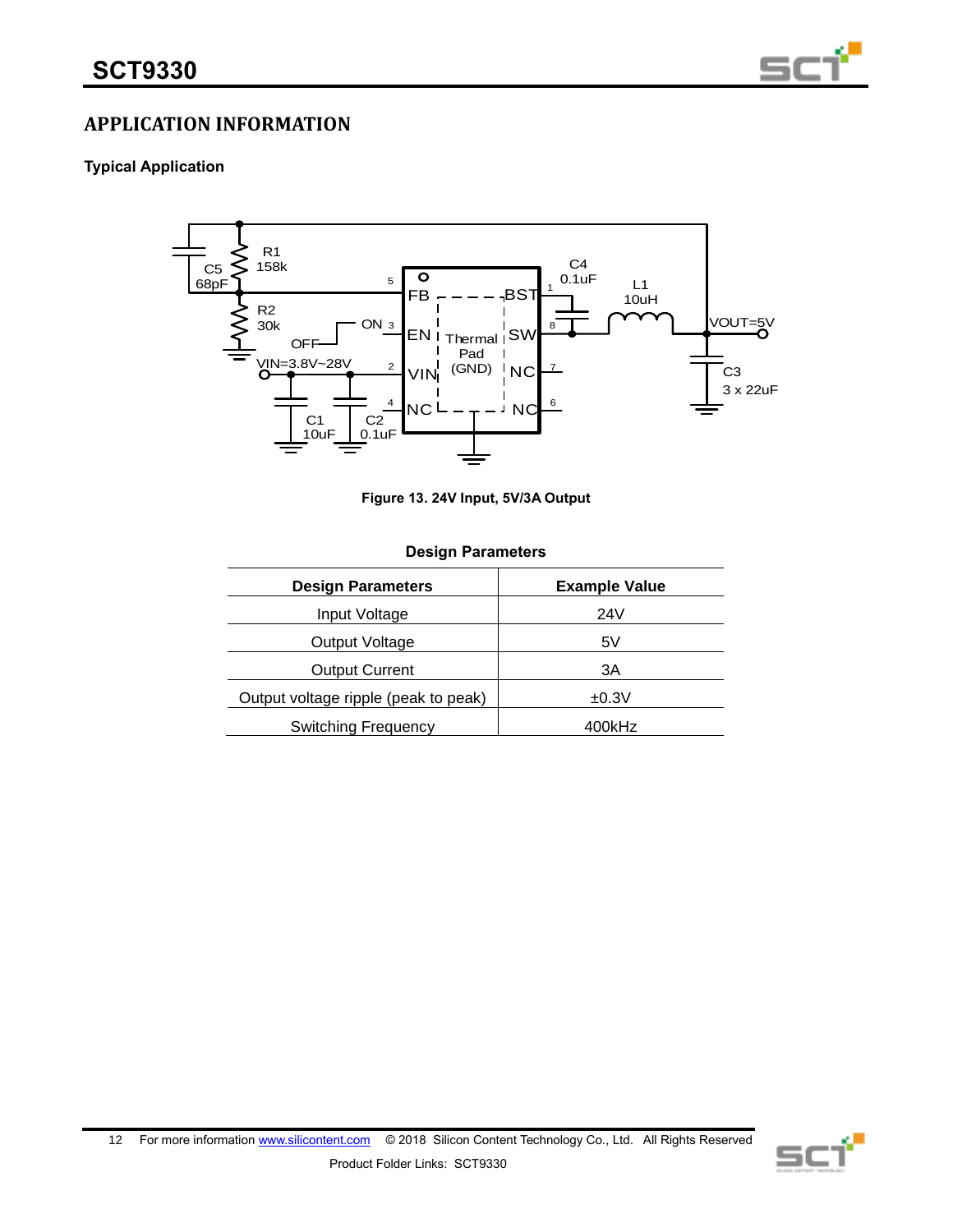

## **Input Capacitor Selection**

For good input voltage filtering, choose low-ESR ceramic capacitors. A ceramic capacitor 10μF is recommended for the decoupling capacitor anda0.1μF ceramic bypass capacitor is recommended to be placed as close as possible to the VIN pin of the SCT9330.

Use Equation (3) to calculate the input voltage ripple:

$$
\Delta V_{IN} = \frac{I_{OUT}}{C_{IN} \times f_{SW}} \times \frac{V_{OUT}}{V_{IN}} \times (1 - \frac{V_{OUT}}{V_{IN}})
$$
(3)

Where:

- $C_{IN}$  is the input capacitor value
- $f_{sw}$  is the converter switching frequency
- $I<sub>OUT</sub>$  is the maximum load current

Due to the inductor current ripple, the input voltage changes if there is parasitic inductance and resistance between the power supply and the VIN pin. It is recommended to have enough input capacitance to make the input voltage ripple less than 100mV. Generally, a 35V/10uF input ceramic capacitor is recommended for most of applications. Choose the right capacitor value carefully with considering high-capacitance ceramic capacitors DC bias effect, which has a strong influence on the final effective capacitance.

## **Inductor Selection**

The performance of inductor affects the power supply's steady state operation, transient behavior, loop stability, and buck converter efficiency. The inductor value, DC resistance (DCR), and saturation current influences both efficiency and the magnitude of the output voltage ripple. Larger inductance value reduces inductor current ripple and therefore leads to lower output voltage ripple. For a fixed DCR, a larger value inductor yields higher efficiency via reduced RMS and core losses. However, a larger inductor within a given inductor family will generally have a greater series resistance, thereby counteracting this efficiency advantage.

Inductor values can have ±20% or even ±30% tolerance with no current bias. When the inductor current approaches saturation level, its inductance can decrease 20% to 35% from the value at 0-A current depending on how the inductor vendor defines saturation. When selecting an inductor, choose its rated current especially the saturation current larger than its peak current during the operation.

To calculate the current in the worst case, use the maximum input voltage, minimum output voltage, maxim load current and minimum switching frequency of the application, while considering the inductance with -30% tolerance and low-power conversion efficiency.

For a buck converter, calculate the inductor minimum value as shown in equation (4).

$$
L_{INDMIN} = \frac{V_{OUT} \times (V_{INMAX} - V_{OUT})}{V_{INMAX} \times K_{IND} \times I_{OUT} \times f_{SW}}
$$
(4)

Where:

K<sub>IND</sub> is the coefficient of inductor ripple current relative to the maximum output current.

Therefore, the peak switching current of inductor, ILPEAK, is calculated as in equation (5).

$$
I_{LPEAK} = I_{OUT} + K_{IND} \times \frac{I_{OUT}}{2}
$$
 (5)

Set the current limit of the SCT9330 higher than the peak current I<sub>LPEAK</sub> and select the inductor with the saturation current higher than the current limit. The inductor's DC resistance (DCR) and the core loss significantly affect the efficiency of power conversion. Core loss is related to the core material and different inductors have different core

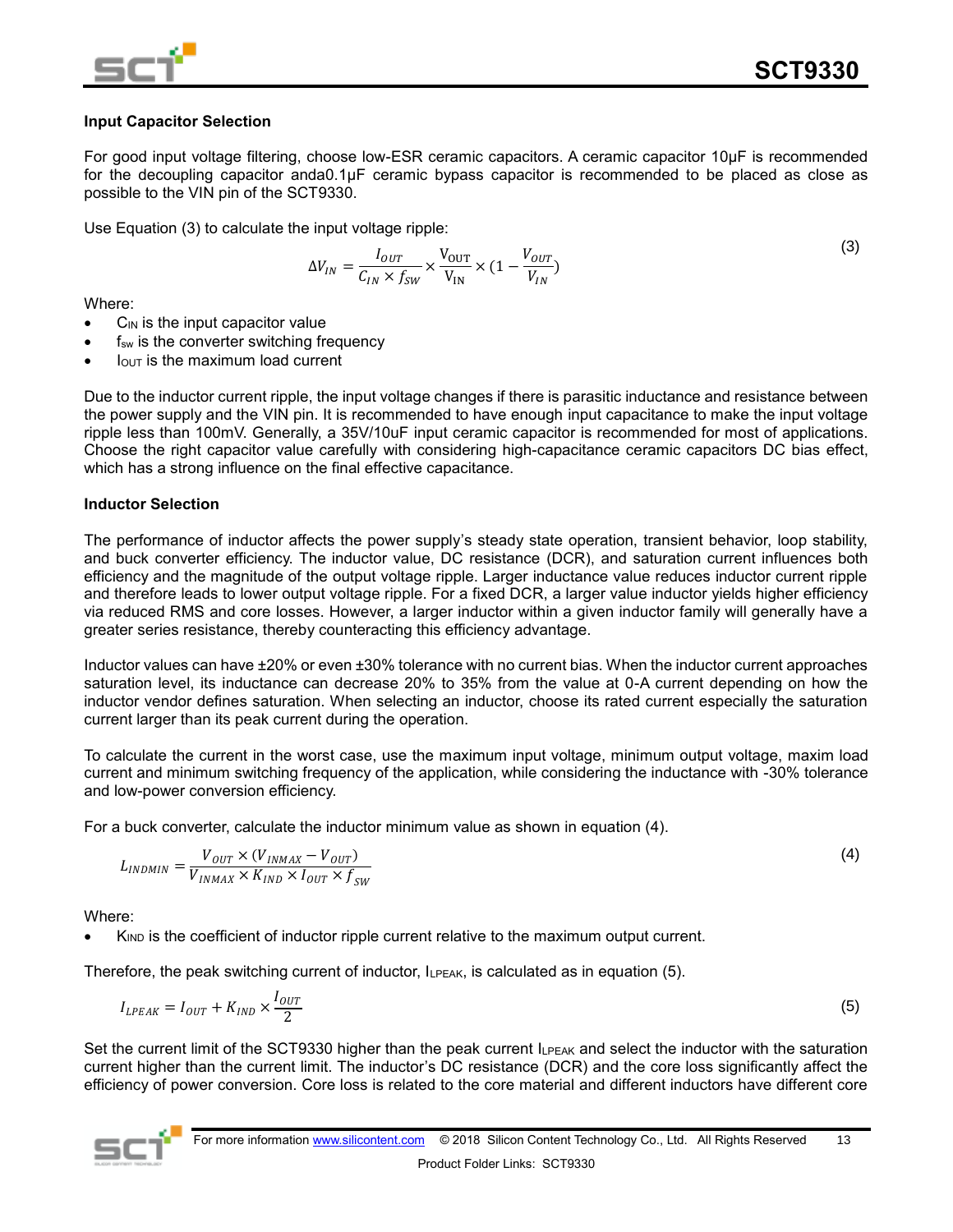

loss. For a certain inductor, larger current ripple generates higher DCR and ESR conduction losses and higher core loss.

## **Output Capacitor Selection**

For buck converter, the output capacitor value determines the regulator pole, the output voltage ripple, and how the regulator responds to a large change in load current. The output capacitance needs to be selected based on the most stringent of these three criteria.

For small output voltage ripple, choose a low-ESR output capacitor like a ceramic capacitor, for example, X5R and X7R family. Typically,  $1 \sim 3x$  22µF ceramic output capacitors work for most applications. Higher capacitor values can be used to improve the load transient response. Due to a capacitor's de-rating under DC bias, the bias can significantly reduce capacitance. Ceramic capacitors can lose most of their capacitance at rated voltage. Therefore, leave margin on the voltage rating to ensure adequate effective capacitance.

From the required output voltage ripple, use the equation (6) to calculate the minimum required effective capacitance,  $C_{\text{OUT}}$ .

$$
C_{OUT} = \frac{\Delta I_{LPP}}{8 \times V_{OUTRipple} \times f_{SW}}\tag{6}
$$

**Where** 

- VOUTRipple is output voltage ripple caused by charging and discharging of the output capacitor.
- $\Delta l_{\text{LPP}}$  is the inductor peak to peak ripple current, equal to  $k_{\text{IND}}$  \*  $l_{\text{OUT}}$ .
- $f_{SW}$  is the converter switching frequency.

The allowed maximum ESR of the output capacitor is calculated by the equation (7).

$$
R_{ESR} = \frac{V_{OUTRipple}}{\Delta l_{LPP}}\tag{7}
$$

The output capacitor affects the crossover frequency  $f_c$ . Considering the loop stability and effect of the internal loop compensation parameters, choose the crossover frequency less than 55 kHz ( $\frac{1}{10} \times$   $\rm f_{\rm SW})$  without considering the feedforward capacitor. A simple estimation for the crossover frequency without feed forward capacitor is shown in equation (8), assuming  $C_{\text{OUT}}$  has small ESR.

$$
C_{OUT} > \frac{18k \times G_M \times G_{MP} \times 0.8V}{2\pi \times V_{OUT} \times f_c}
$$
\n(8)

**Where** 

- G<sub>M</sub> is the transfer conductance of the error amplifier (300uS).
- G<sub>MP</sub> is the gain from internal COMP to inductor current, which is 5A/V.
- $\bullet$  f<sub>C</sub> is the cross over frequency.

Additional capacitance de-rating for aging, temperature and DC bias should be factored in which increases this minimum value. Capacitors generally have limits to the amount of ripple current they can handle without failing or producing excess heat. An output capacitor that can support the inductor ripple current must be specified. The capacitor data sheets specify the RMS (Root Mean Square) value of the maximum ripple current. Equation (9) can be used to calculate the RMS ripple current the output capacitor needs to support.

$$
I_{COUTRMS} = \frac{V_{OUT} \cdot (V_{IN} - V_{OUT})}{\sqrt{12} \cdot V_{IN} \cdot L_{IND} \cdot f_{SW}}
$$

#### **Output Feed-Forward Capacitor Selection**

14 For more information [www.silicontent.com](http://www.silicontent.com/) © 2018 Silicon Content Technology Co., Ltd. All Rights Reserved



(9)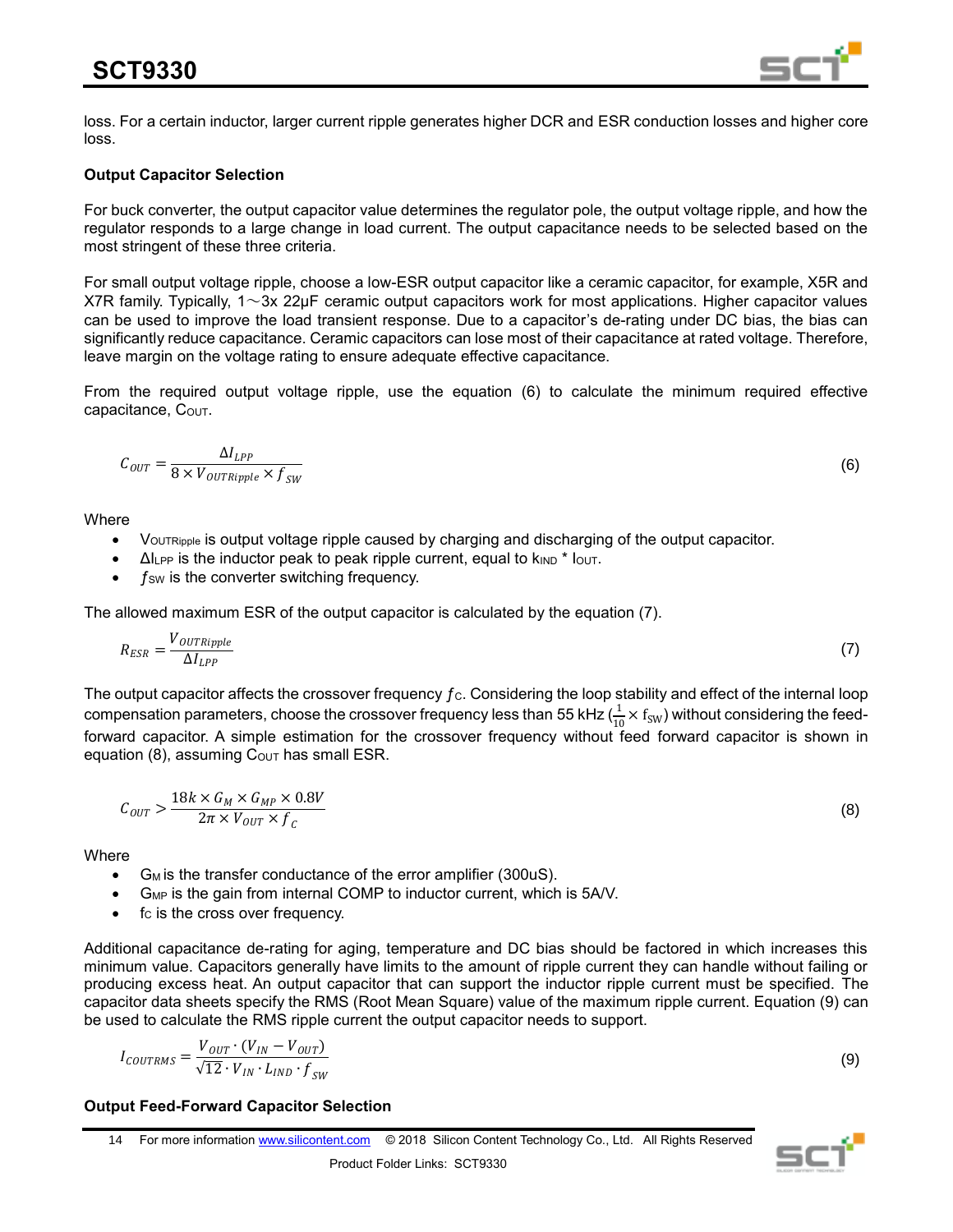

The SCT9330 has the internal integrated loop compensation as shown in the function block diagram. The compensation network includes a 18k resistor and a 7.6nF capacitor. Usually, the type II compensation network has a phase margin between 60 and 90 degree. However, if the output capacitor has ultra-low ESR, the converter results in low phase margin. To increase the converter phase margin, a feed-forward cap  $C_f$  is used to boost the phase margin at the converter cross-over frequency f<sub>c</sub>. Equation (10) is used to calculate the feed-forward capacitor.

$$
C_{ff} = \frac{1}{2\pi \cdot f_c \times R_1} \tag{10}
$$

#### **Output Feedback Resistor Divider Selection**

The SCT9330 features external programmable output voltage by using a resistor divider network R1 and R2 as shown in the typical application circuit Figure 14. Use equation (11) to calculate the resistor divider values.

$$
R_1 = \frac{(V_{OUT} - V_{ref}) \times R_2}{V_{ref}}
$$
\n
$$
(11)
$$

Set the resistor R2 value to be approximately 30k. Slightly increasing or decreasing R1 can result in closer output voltage matching when using standard value resistors.

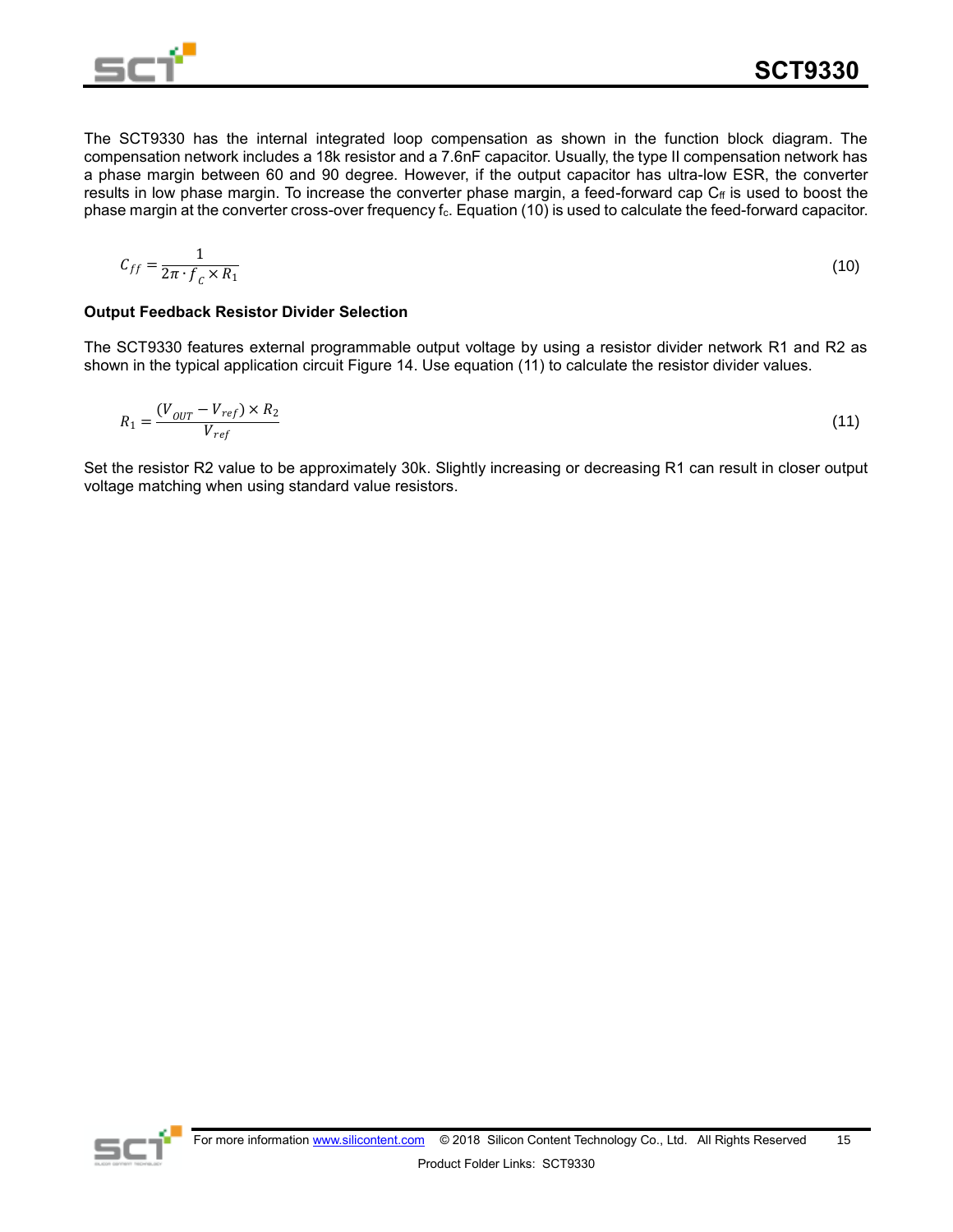

# **Application Waveforms**



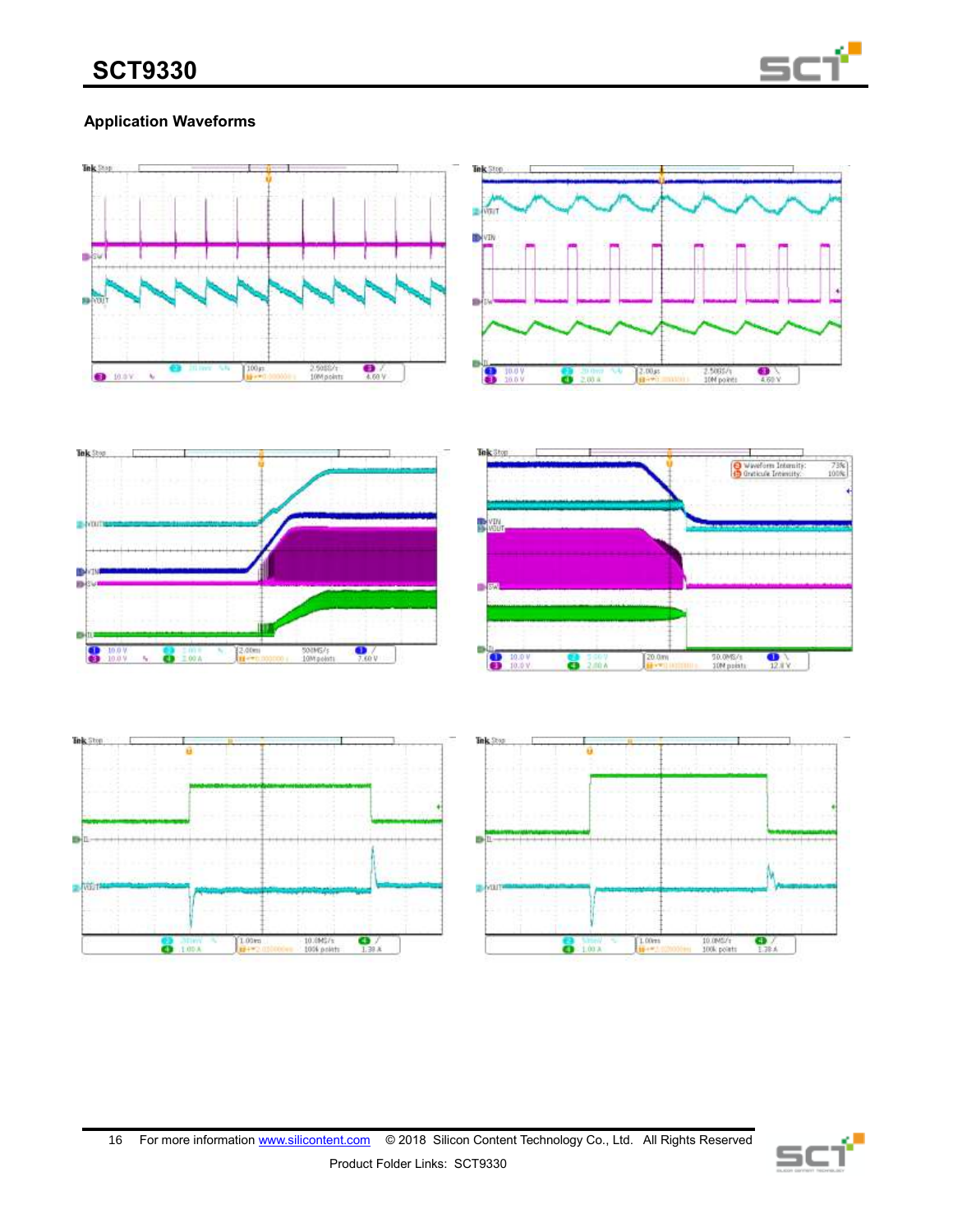

## **Layout Guideline**

The regulator could suffer from instability and noise problems without carefully layout of PCB. Radiation of highfrequency noise induces EMI, so proper layout of the high-frequency switching path is essential. Minimize the length and area of all traces connected to the SW pin, and always use a ground plane under the switching regulator to minimize coupling. The input capacitor needs to be very close to the VIN pin and GND pin to reduce the input supply ripple. Place the capacitor as close to VIN pin as possible to reduce high frequency ringing voltage on SW pin as well. Figure 21 is the recommended PCB layout of SCT9330.

The layout needs be done with well consideration of the thermal. A large top layer ground plate using multiple thermal vias is used to improve the thermal dissipation. The bottom layer is a large ground plane connected to the top layer ground by vias.



Figure 21. PCB Layout Example

## **Thermal Considerations**

The maximum IC junction temperature should be restricted to 125°C under normal operating conditions. Calculate the maximum allowable dissipation,  $P_{D(max)}$ , and keep the actual power dissipation less than or equal to  $P_{D(max)}$ . The maximum-power-dissipation limit is determined using Equation (12).

$$
P_{D(MAX)} = \frac{125 - TC_A}{R_{\theta|A}}
$$
 (12)

where

 $T_A$  is the maximum ambient temperature for the application.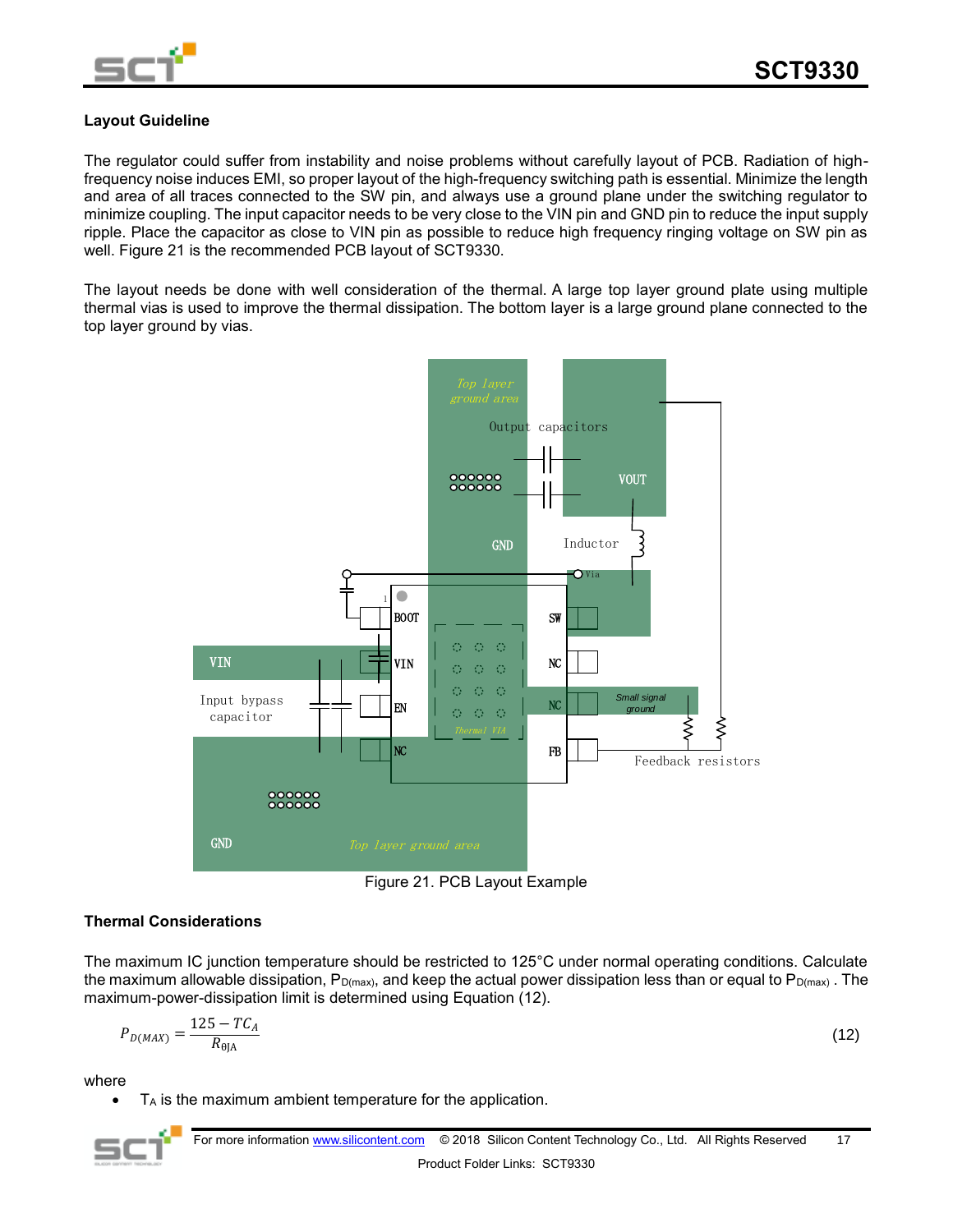

• R<sub>θJA</sub> is the junction-to-ambient thermal resistance given in the Thermal Information table.

The real junction-to-ambient thermal resistance R<sub>θJA</sub> of the package greatly depends on the PCB type, layout, thermal pad connection and environmental factor. Using thick PCB copper and soldering the GND to a large ground plate enhance the thermal performance. Using more vias connects the ground plate on the top layer and bottom layer around the IC without solder mask also enhance the thermal capability.

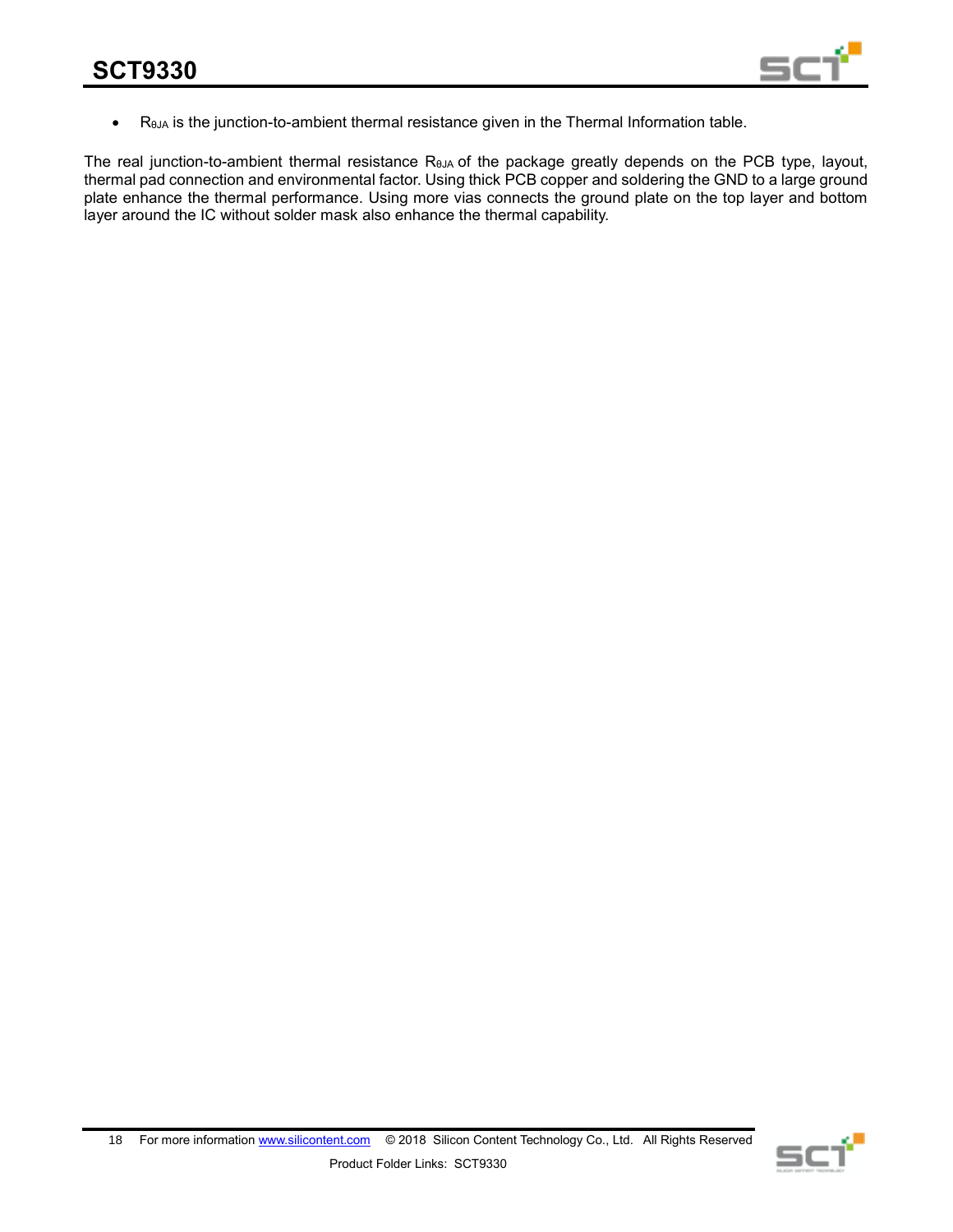

# **PACKAGE INFORMATION**







ESOP8/PP(95x130) Package Outline Dimensions

|                |             | <b>Dimensions in Millimeters</b> |             | Dimensions in Inches |
|----------------|-------------|----------------------------------|-------------|----------------------|
| Symbol         | Min.        | Max.                             | Min.        | Max.                 |
| A              | 1.300       | 1.700                            | 0.051       | 0.067                |
| A1             | 0.000       | 0.100                            | 0.000       | 0.004                |
| A2             | 1.350       | 1.550                            | 0.053       | 0.061                |
| b              | 0.330       | 0.510                            | 0.013       | 0.020                |
| с              | 0.170       | 0.250                            | 0.007       | 0.010                |
| D              | 4.700       | 5.100                            | 0.185       | 0.201                |
| D1             | 3.050       | 3.250                            | 0.120       | 0.128                |
| E              | 3.800       | 4.000                            | 0.150       | 0.157                |
| E1             | 5.800       | 6.200                            | 0.228       | 0.244                |
| E <sub>2</sub> | 2.160       | 2.360                            | 0.085       | 0.093                |
| е              | 1.270(BSC)  |                                  | 0.050(BSC)  |                      |
|                |             |                                  |             |                      |
|                | 0.400       | 1.270                            | 0.016       | 0.050                |
| θ              | $0^{\circ}$ | $\bar{8}^{\circ}$                | $0^{\circ}$ | $8^{\circ}$          |

### **NOTE:**

- 1. Drawing proposed to be made a JEDEC package outline MO-220 variation.
- 
- 2. Drawing not to scale.<br>3. All linear dimensions are in millimeters. 3. All linear dimensions are in millimeters.
- 4. Thermal pad shall be soldered on the board.
- 5. Dimensions of exposed pad on bottom of package do not include mold flash.
- 6. Contact PCB board fabrication for minimum solder mask web tolerances between the pins.

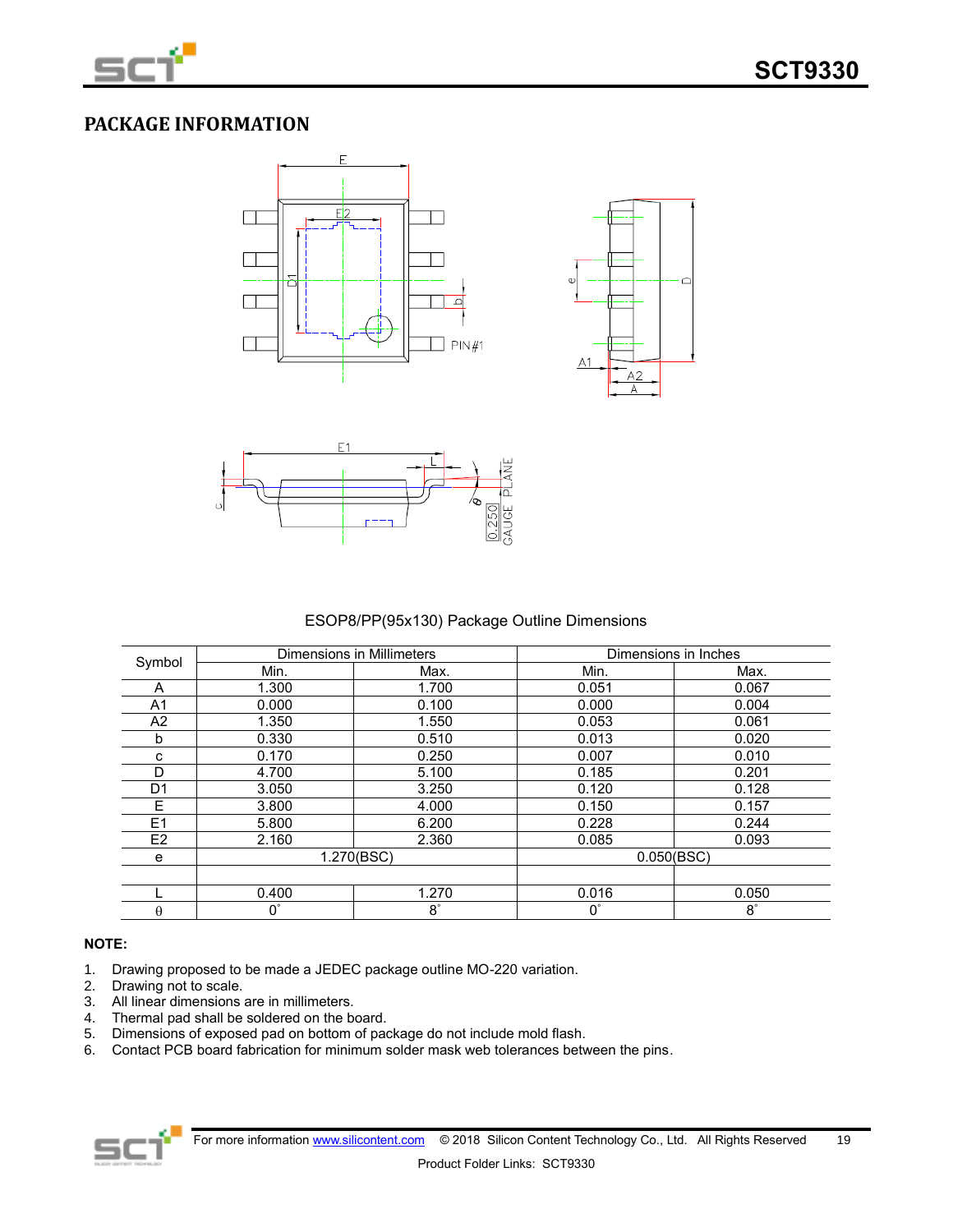

# **TAPE AND REEL INFORMATION**